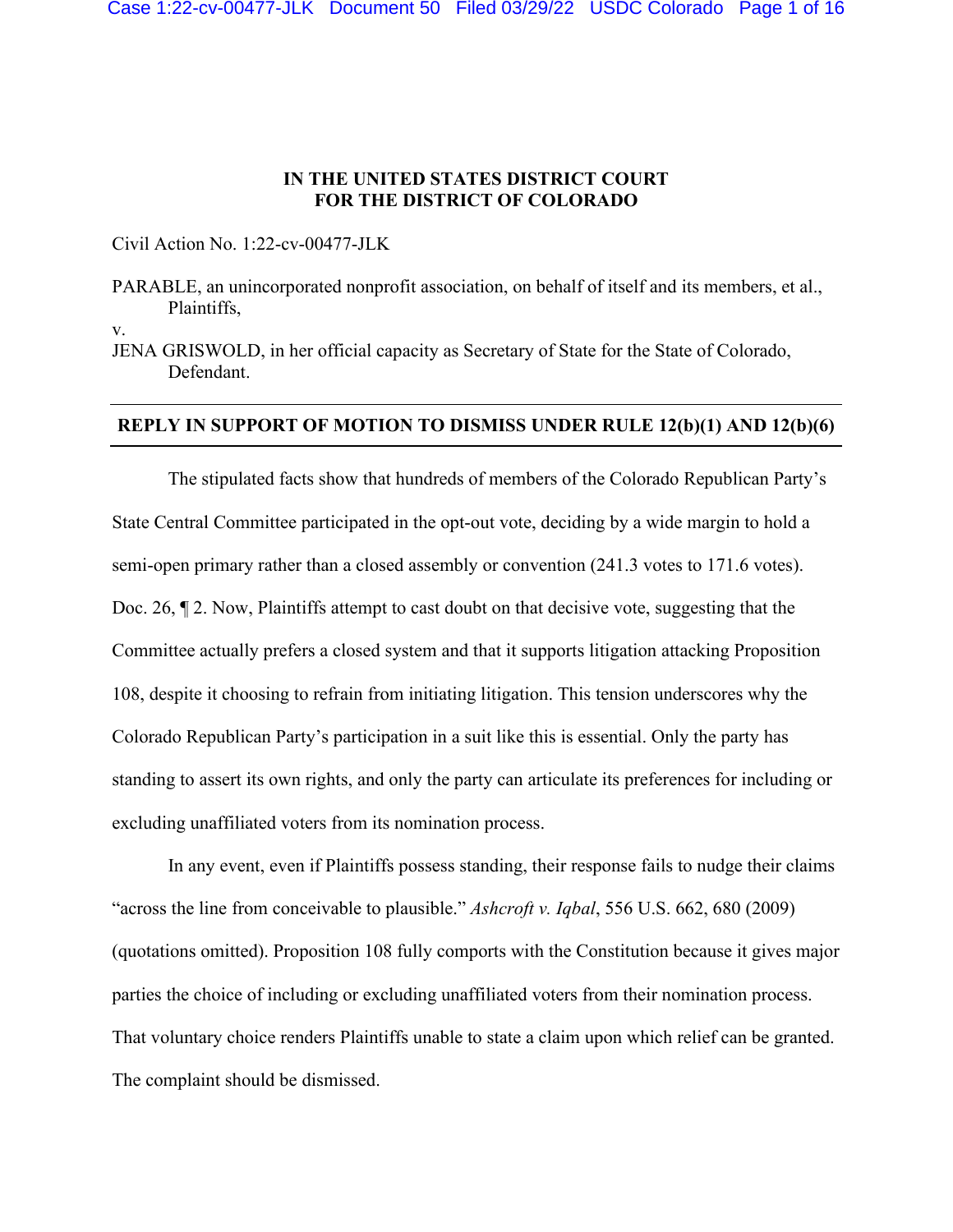#### **ARGUMENT**

### **I. Plaintiffs fail to satisfy their burden of establishing standing.**

Plaintiffs claim standing both because (1) the Colorado Republican Party has allegedly authorized its members to bring this lawsuit, and (2) the First Amendment associational rights at issue are held by both the party and its members. Doc. 43, pp. 1-3. Both arguments lack merit.

*Plaintiffs cannot assert the rights of others*. Plaintiffs first assert that the Colorado Republican Party can bestow standing on its members to vindicate the party's rights. But Plaintiffs cite no authority for this theory, and it flies in the face of well-established limits on third-party standing. *See Powers v. Ohio*, 499 U.S. 400, 410 (1991) (stating the "fundamental" principle that "a litigant must assert his or her own legal rights and interests, and cannot rest a claim to relief on the legal rights or interests of third parties."). To raise a legitimate claim of third-party standing, three elements must be shown: "[1] [t]he litigant must have suffered an 'injury in fact,' thus giving him or her a sufficiently concrete interest in the outcome of the issue in dispute; [2] the litigant must have a close relation to the third party; and [3] there must exist some hindrance to the third party's ability to protect his or her own interest." *In re Novak*, 92 Fed. App'x 680, 683 (10th Cir. 2004) (quoting *Powers*; numbering added).

Here, Plaintiffs establish none of these elements. First, Plaintiffs have not shown an injury in fact since, as discussed in Colorado's motion to dismiss, the rights at issue belong solely to the Colorado Republican Party, not its individual members. *See Amacher v. Tennessee*, No. 3:21-cv-00638, 2021 WL 5015803, at \*5 (M.D. Tenn. Oct. 28, 2021) ("The . . . injury Plaintiff mentions (her political party being unable to conduct primary elections) is also not an injury to Plaintiff. Instead, it is an injury to the Coffee County Republican Party[.]").

2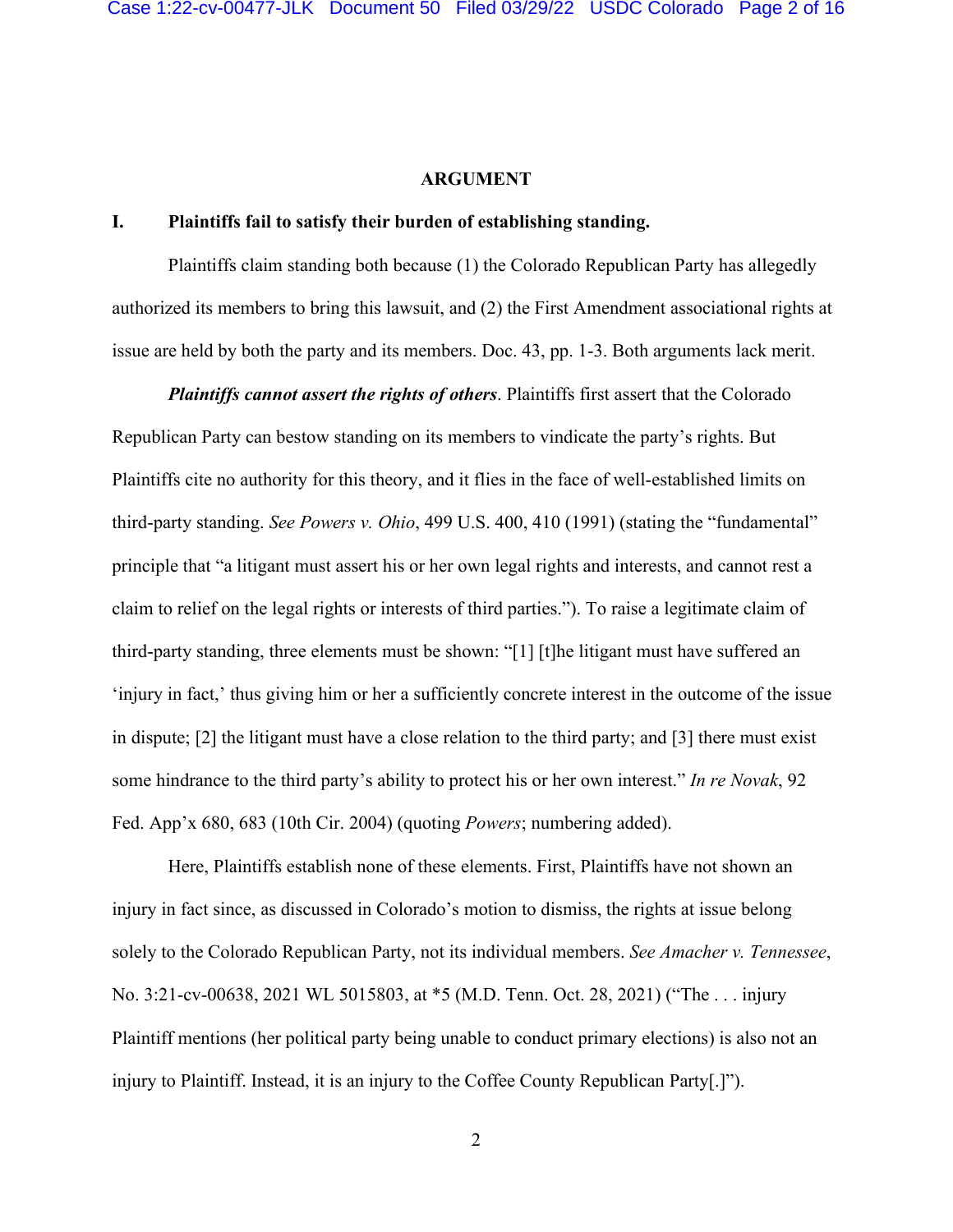Second, unlike a doctor-patient relationship or similar close affiliation, *see, e.g*., *Aid for Women v. Foulston*, 441 F.3d 1101, 1112-13 (10th Cir. 2006), the relationship between a political party and its members is not sufficiently "close" to confer third-party standing. *Cf. Phillips v. City of Dallas*, 781 F.3d 772, 781 n.12 (5th Cir. 2015) (rejecting candidate's thirdparty standing to assert associational rights of supporting voters). Plaintiffs cite no authority suggesting that individual party members numbering close to a million (Doc. 1,  $\P$  15) can have the requisite close relationship with the party.

Third, and most important, Plaintiffs fail to explain what prevents the Colorado Republican Party from asserting its own rights. *See Renne v. Geary*, 501 U.S. 312, 320 (1991) (stating members of political party central committees likely could not assert candidates' rights "since no obvious barrier exists that would prevent a candidate from asserting his or her own rights." (quotations omitted)); *accord Lane v. Simon*, 495 F.3d 1182, 1187 (10th Cir. 2007) (student newspaper editors could not achieve third-party standing to represent future editors because "[n]othing in the pleadings permits us to conclude that the publisher and current editors are hindered from bringing suit to vindicate their own First Amendment rights."). Indeed, Plaintiffs' own exhibit to the complaint states that the party's State Central Committee last September authorized the party to bring a future lawsuit, Doc. 1-2, confirming the party's ability to protect its own legal interests.<sup>1</sup>

<sup>&</sup>lt;sup>1</sup> Scott Gessler speculates that "funding constraints" may prevent the Colorado Republican Party from initiating its own case. Doc. 43-1, ¶ 33. But Mr. Gessler does not purport to speak for the party, *see id*. ¶ 33, and in any event Plaintiffs do not rely on this alleged hinderance in their complaint or briefing. Moreover, the party's history of initiating litigation shows that funding constraints do not hinder it from protecting its interests. *See, e.g*., *Colo. Republican Party v. Williams*, 370 P.3d 650 (Colo. App. 2016) (party-initiated declaratory judgment); *Benefield v. Colo. Republican Party*, 329 P.3d 262 (Colo. 2014) (party-initiated records suit).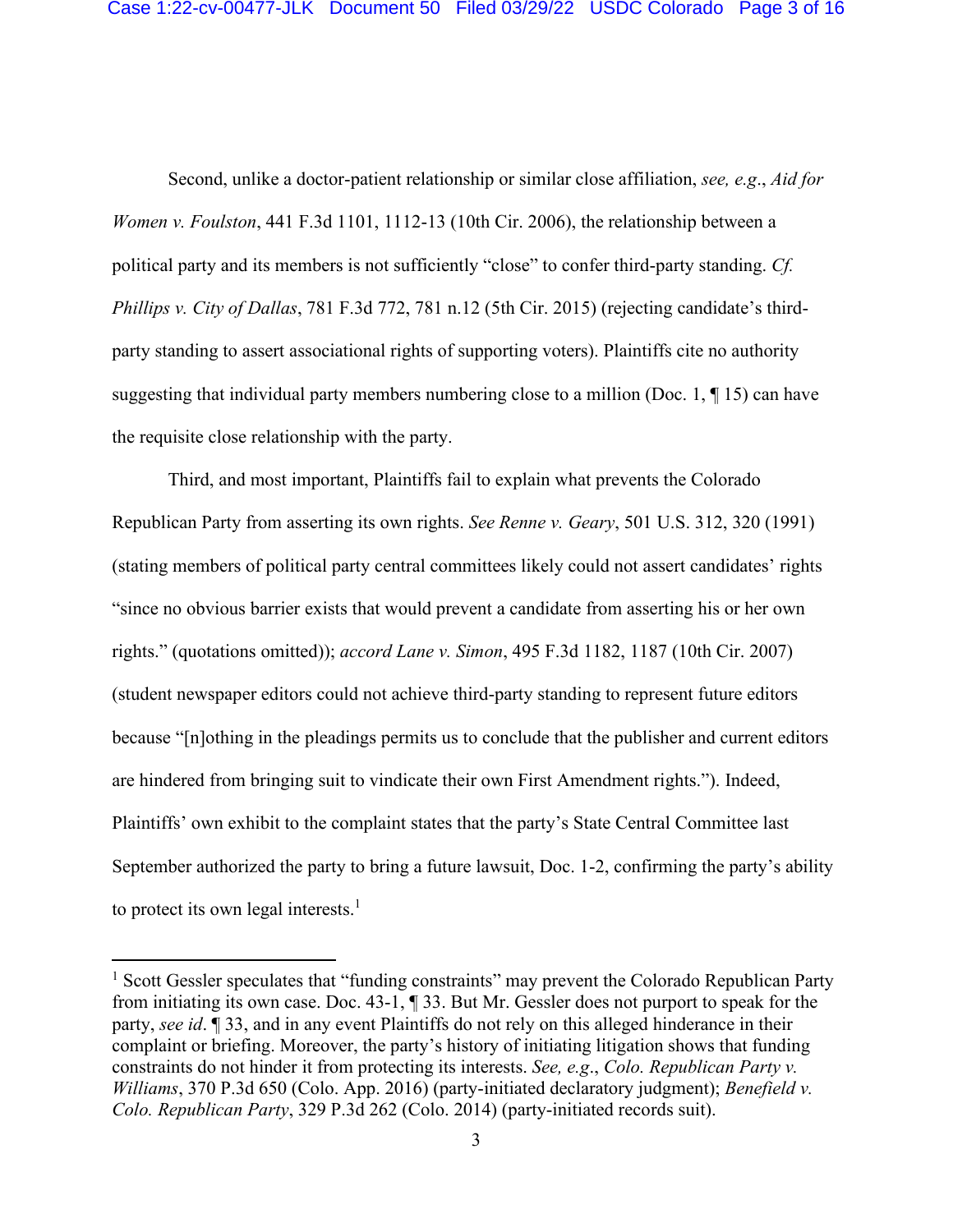Plaintiffs nonetheless assert that a majority of the party's State Central Committee agrees with Plaintiffs that a closed primary is preferrable to a semi-open one. Doc. 43, p. 2. Even if true, that fact does not confer standing on Plaintiffs.<sup>2</sup> The party may have strategic reasons for refraining from litigation. The party may realize, for example, that court interventions in election preparations at the eleventh-hour risk grave errors, Doc. 14-1, pp. 3-6, or it may agree with Colorado's *amici* that, regardless of Proposition 108's constitutionality, a court cannot judicially rewrite Colorado's statutes to authorize a closed Republican primary. Doc. 24, pp. 11-13; Doc. 34, pp. 8-9. Whatever the case may be, the salient point is that the Colorado Republican Party has not chosen to bring suit. Plaintiffs cannot second-guess that decision. *See Diamond v. Charles*, 476 U.S. 54, 62 (1986) ("[S]tanding also reflects a due regard for the autonomy of those most likely to be affected by a judicial decision," and a policy that "the decision to seek review must be placed in the hands of those who have a direct stake in the outcome," not "concerned bystanders" who will use it "as a vehicle for the vindication of value interests." (quotations omitted)); *see also Duke Power Co. v. Carolina Environmental Study Group, Inc*., 438 U.S. 59, 80 (1978) (explaining that the "good and sufficient" limits on third-party standing avoid "the adjudication of rights which those not before the Court may not wish to assert").

*Granting individual party members standing to decide the party's nomination format is unsupported and unworkable*. Plaintiffs argue in the alternative that, even if they can't assert the

<sup>&</sup>lt;sup>2</sup> Putting aside third-party standing constraints, the Colorado Republican State Central Committee's bylaws do not grant authority to Plaintiffs to initiate litigation on the party's behalf. Doc. 14-1, pp. 8-66. Written authorization *from the State Party Chair* is required to bind the State Central Committee to important matters like litigation positions. *Id.* at 9 (art. III, § D). Plaintiffs point to no such authorization. The resolution Plaintiffs rely on (Doc. 1-2), which was apparently agreed to by an unrecorded voice vote, cannot amend the bylaws. *See* Doc. 14-1, p. 30 (art. XX, § A, stating amendment process).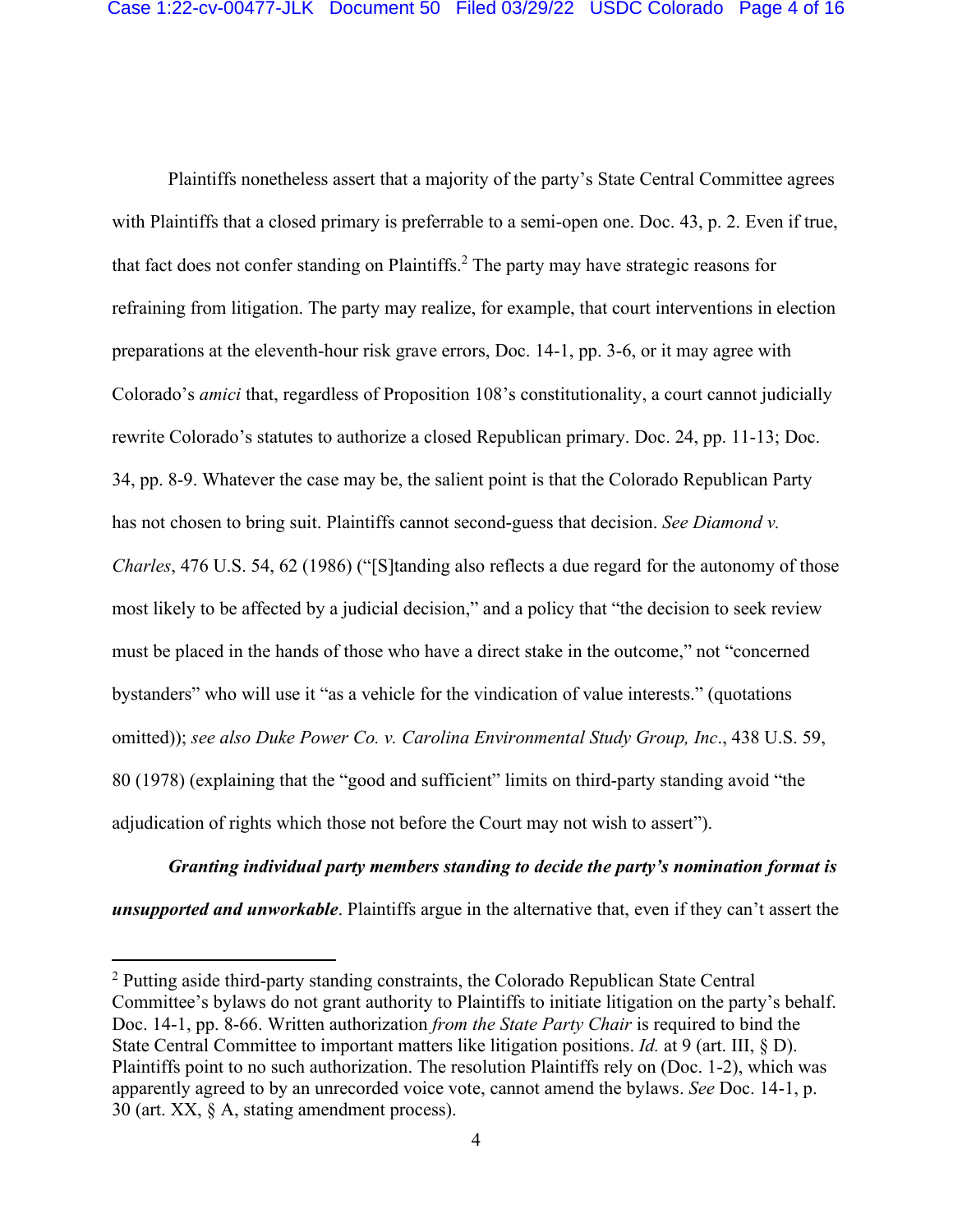party's rights, they nonetheless hold associational rights as individual party members. Doc. 43, pp. 2-3. In support, Plaintiffs point to stray language in certain court decisions describing the First Amendment associational right as belonging to "political parties *and their members*." Doc. 43, p. 3 n.4. But those decisions did not address individual party members' standing. *See Ariz. Christian Sch. Tuition Org. v. Winn*, 563 U.S. 125, 144 (2011) ("When a potential jurisdictional defect is neither noted nor discussed in a federal decision, the decision does not stand for the proposition that no defect existed."). At best, the language Plaintiffs rely on merely reflects a general statement about the collective nature of the associational right: "[i]ts value is that by collective effort individuals can make their views known, when, individually, their voices would be faint or lost." *Citizens Against Rent Control v. City of Berkeley*, 454 U.S. 290, 294 (1981). It says nothing about individual party members' standing.

By contrast, the Secretary's motion to dismiss pointed to multiple decisions that specifically reject individual party members' standing. Doc. 27, p. 5 (citing *Osburn*, *Righeimer*, and *Beck*). Plaintiffs attempt to distinguish these decisions by suggesting the plaintiffs there "were seeking to advance their own associational interests in ways opposed to those of the party." Doc. 43, p. 3. That fact, however, was not material to the courts' standing analysis, and nothing in those decisions suggests that standing turns on whether the plaintiff's views align with the party's. Plaintiffs' position—tasking the court with determining the views of a political party not before it—imposes an impossible burden on the judiciary.

Plaintiffs also confusingly rely on *Greenville Cnty. Republican Party Exec. Comm. v. Way*, No. 6:10-1407-MGL, 2013 WL 12385313 (D.S.C. Aug. 30, 2013) ("*Greenville II*"), even though it strongly supports Colorado, not Plaintiffs. The *Greenville II* court found the plaintiffs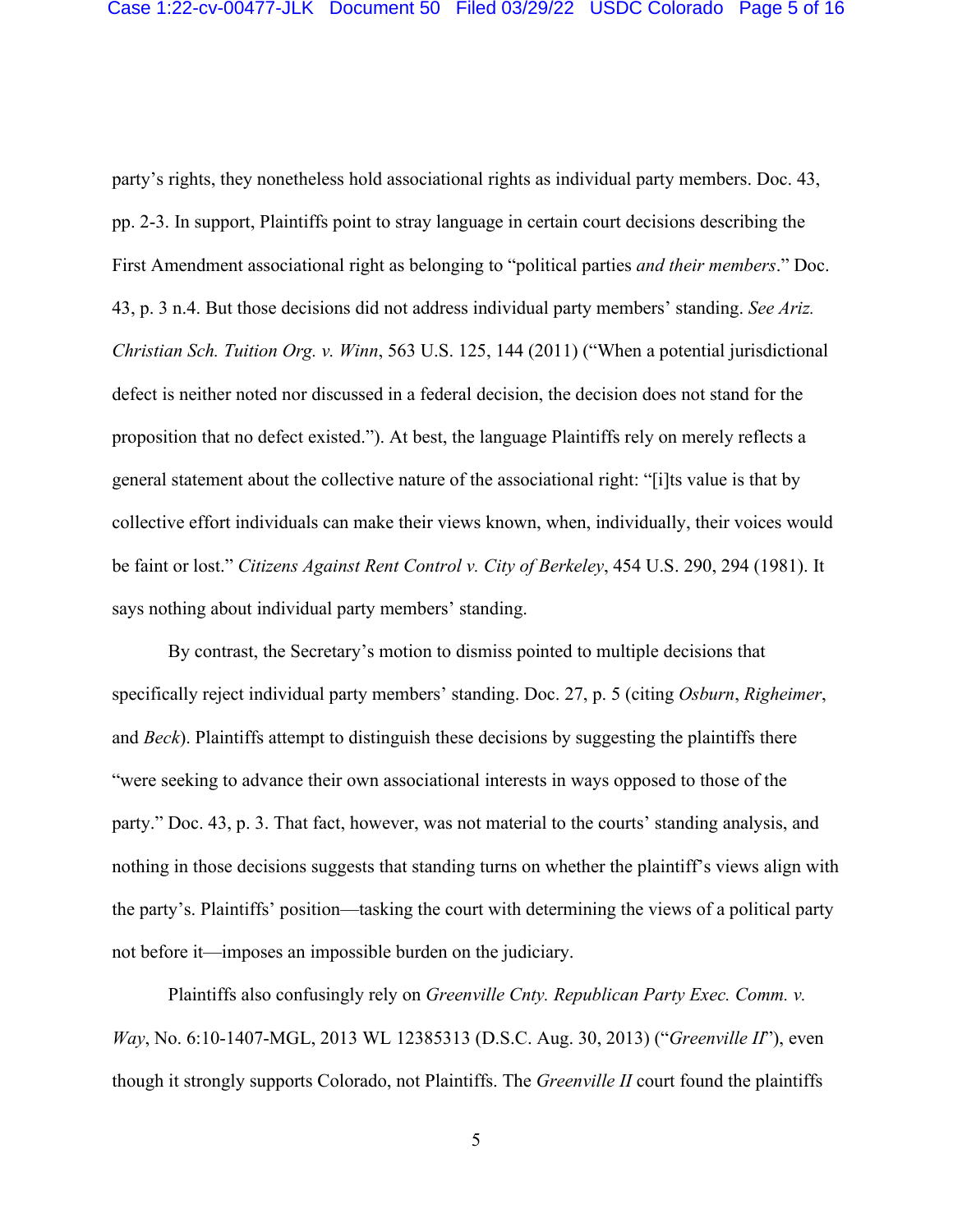lacked standing for two reasons: (1) they were trying to assert the rights of the South Carolina Republican Party, which "is capable of representing its own interests," *id.* at \*6, and (2) the municipality was a "absent intermediary" that broke the "causal chain," *id.* at \*7. As the motion to dismiss explains, both reasons are also present here.<sup>3</sup> *See* Doc. 27, pp. 5-7. Accordingly, Plaintiffs fail to satisfy their burden of establishing standing.

# **II. If Plaintiffs have standing, they fail to state any claim upon which relief can be granted.**

## **A. Plaintiffs do not adequately allege First Amendment association violations.**

*Plaintiffs do not have a constitutional right to a closed primary.* As set forth in the

motion to dismiss, Proposition 108 does not burden Plaintiffs' associational rights because major parties may opt out of the semi-open primary and select their nominee by closed assembly or convention. Plaintiffs do not like these options. Instead, they prefer a third choice of their own construction—a mandatory closed primary—and argue Colorado's law violates the Constitution by not permitting this choice.

But Plaintiffs do not have a constitutional right to a closed primary election funded by Colorado taxpayers. A state may require political parties to select candidates by convention: "[i]t

<sup>&</sup>lt;sup>3</sup> While Plaintiffs attempt to muddy the record on the second reason by pointing to a nonbinding resolution, it does not detract from the fact that the Colorado Republican Party could have—but overwhelmingly chose not to—close its nomination process. At bottom, Plaintiffs' alleged associational injury would not have occurred had the party opted out. *Cf. DaimlerChrysler Corp. v. Cuno*, 547 U.S. 332, 344 (2006) (no standing where plaintiffs' injury "depends on how legislators respond to a reduction in revenue"). This undisputed fact aligns this case with *Marshall*, not the *Miller* case relied on by Plaintiffs. *Compare Marshall v. Meadows*, 105 F.3d 904, 906 (4th Cir. 1997) ("If the Virginia Republican Party voluntarily elects an 'open' primary, which it is legally entitled to do, then there is nothing this court can do to prevent the Virginia Republican Party from 'forcing' its members to vote with non-Republicans."), *with Miller v. Brown*, 462 F.3d 312, 318 (4th Cir. 2006) (distinguishing *Marshall* because the party had since amended its plan of organization to hold a semi-closed primary).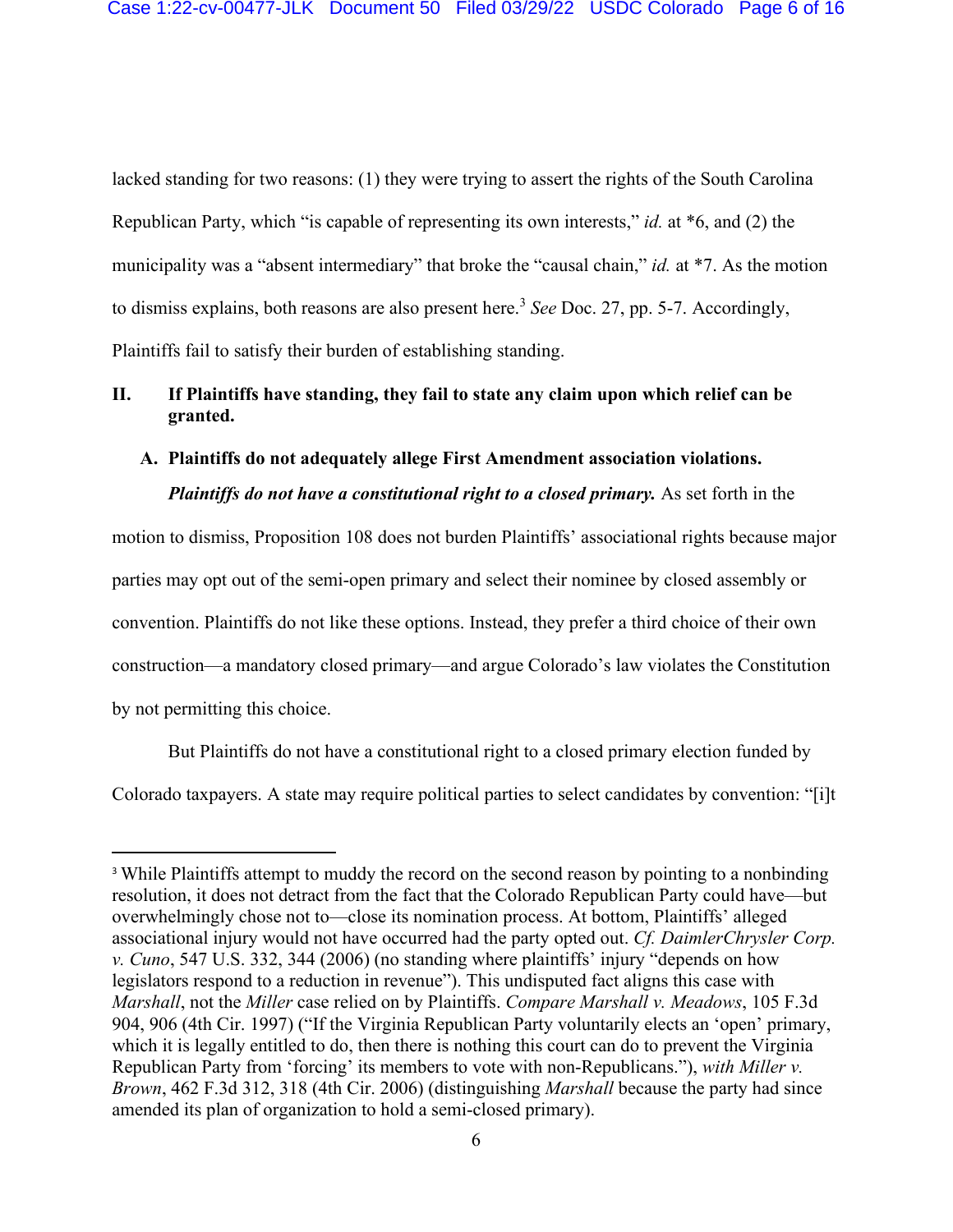is too plain for argument . . . that the State . . . may insist that intraparty competition be settled before the general election by primary election *or by party convention*." *Am. Party of Tex. v. White*, 415 U.S. 767, 781 (1974) (emphasis added). And the fifty states employ a wide array of primary election formats—from open primaries (in which any voter may vote for any candidate), to semi-open or semi-closed primaries, to top-two primaries, to closed primaries.<sup>4</sup> Several states, like Iowa, use party caucuses to determine presidential nominees. *See, e.g.*, Iowa Code § 43.4. That Plaintiffs prefer a closed primary does not make all other options unconstitutional.

Plaintiffs present neither argument nor evidence on why selecting a primary nominee by convention instead of primary burdens their party's associational rights. The Supreme Court rejected a similar argument in *White*, holding it could not "take seriously the suggestion . . . that the State has invidiously discriminated against . . . parties by insisting that their nominations be by convention, rather than by primary election. We . . . are wholly unpersuaded by the record before us that the convention process is invidiously more burdensome than the primary election[.]" *White*, 415 U.S. at 781; s*ee also Horning v. State of Indiana*, 215CV00284LJMMJD, 2016 WL 845740, at \*4 (S.D. Ind. Mar. 4, 2016) (holding based on *White*, 415 U.S. at 781, that "[Plaintiff] can present no argument or evidence that a convention is more burdensome than a primary election."); *Am. Delta Party v. Wyman*, 488 F. Supp. 3d 1018, 1027 (W.D. Wash. 2020) (citing *White* and finding "the challenged convention requirement imposes a minimal burden" on parties' access to the general election ballot). Plaintiffs present no evidence or explanation as to why selecting their nominee by convention or assembly burdens their associational rights.

<sup>&</sup>lt;sup>4</sup> *See, e.g., https://ballotpedia.org/Primary election types by state.*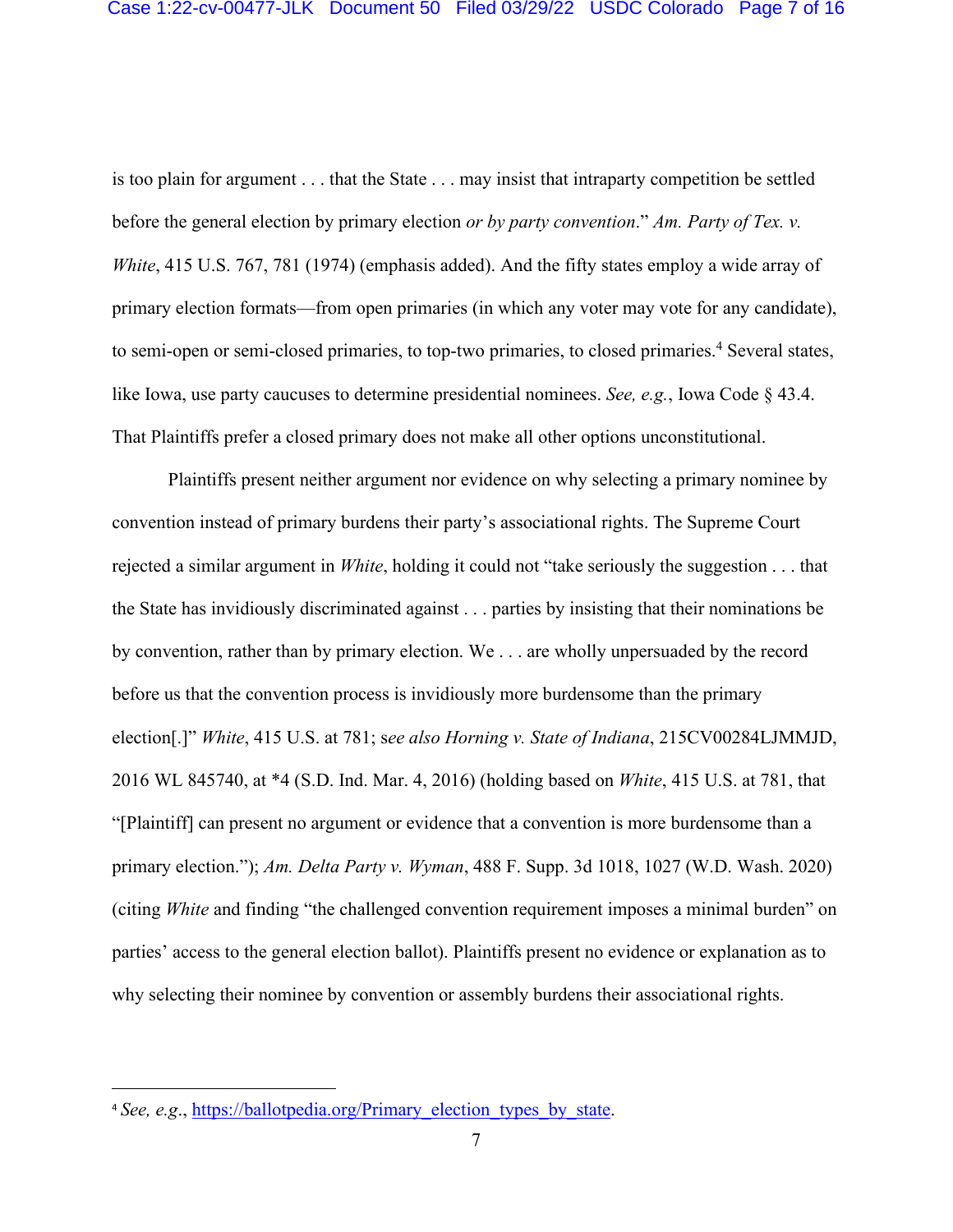Colorado is not required to adopt Plaintiffs' preferred candidate nomination scheme. *Cal. Democratic Party v. Jones*, 530 U.S. 567, 572 (2000) ("States have a major role to play in structuring and monitoring the election process, including primaries." (citing *Burdick v. Takushi,* 504 U.S. 428, 433 (1992); *Tashjian v. Republican Party of Conn.,* 479 U.S. 208, 217 (1986)); *cf Tashjian*, 479 U.S. at 237 (Scalia, J., dissenting) (the state is not "bound to honor a party's democratically expressed desire that its candidates henceforth be selected by convention rather than primary"). "When political parties become involved in a state-administered primary election, the state acquires a legitimate interest in regulating the manner in which that election unfolds—subject only to the same interest-balancing that occurs throughout the Court's electoral jurisprudence." *Utah Republican Party v. Cox*, 892 F.3d 1066, 1077-78 (10th Cir. 2018). Although "the processes by which political parties select their nominees are . . . [not] wholly public affairs that States may regulate freely," states *may* regulate parties' internal processes subject to the limits imposed by the Constitution. *Jones*, 530 U.S. at 572-73.

Proposition 108 is well within constitutional limits. Because major parties in Colorado may choose whether to participate in a semi-open primary or select their party nominee via a closed process, their associational rights are not significantly burdened. Plaintiffs argue that the choice under Proposition 108 is tantamount to no choice at all. But the fact that they prefer a closed primary over other legitimate options does not mean the law is unconstitutional.

Plaintiffs attempt to differentiate *Greenville I*, which upheld a nearly identical opt-out law, on the basis that it only rejected a facial challenge, whereas here Plaintiffs bring both facial and as-applied challenges. This argument misses the mark. Because *Greenville I* is precisely on point as to Plaintiffs' facial challenge, the Court should adopt its reasoning and dismiss the facial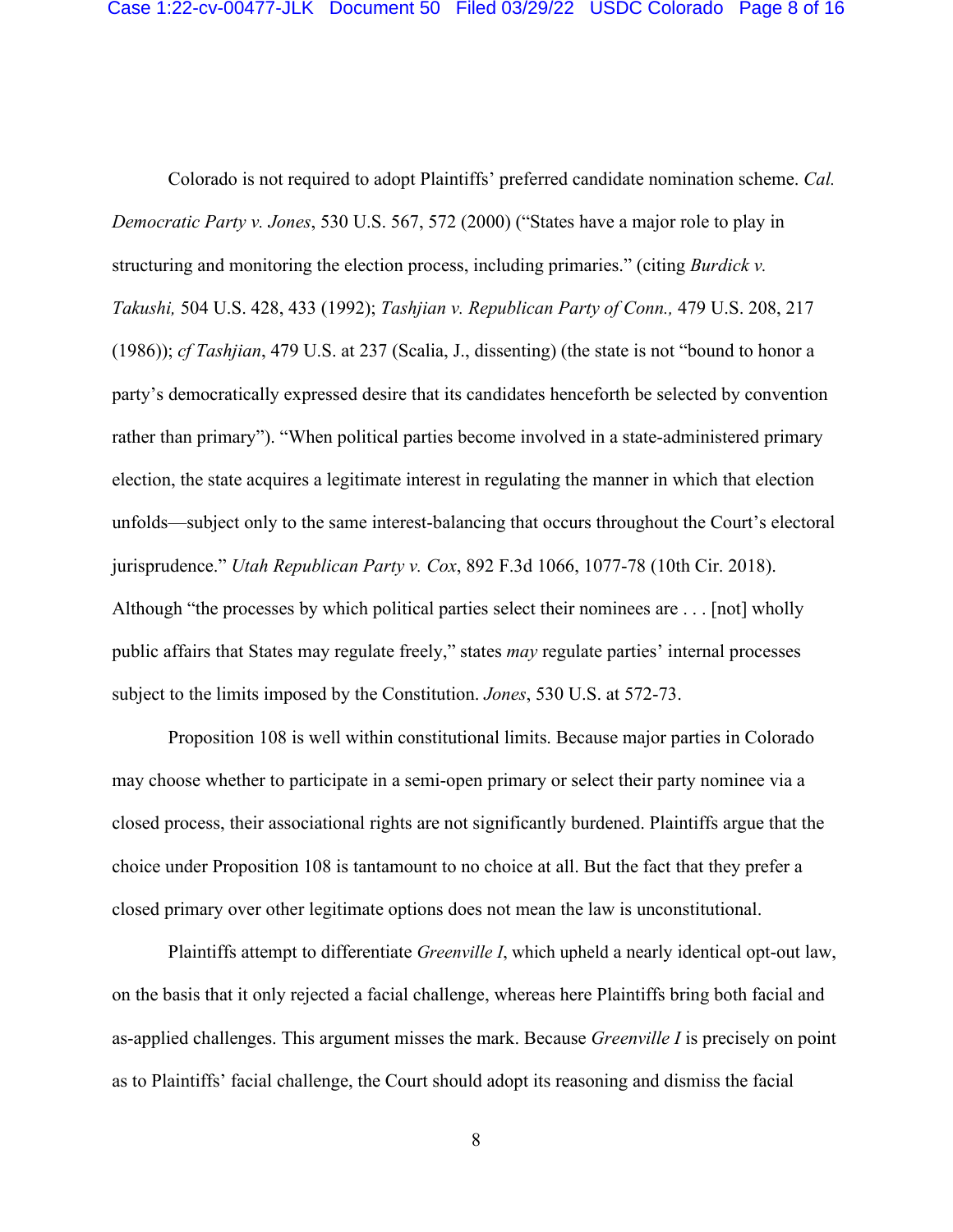challenge. Plaintiffs have not adequately alleged that Proposition 108 is unconstitutional in all of its applications. To the extent Plaintiffs pin their hopes on their as-applied challenge, it fares no better. Plaintiffs fail to allege a plausible as-applied claim where, here, the State Central Committee in 2021 convened a quorum and overwhelmingly voted *not* to opt out of the 2022 semi-open primary. Doc. 26, ¶ 2. Plaintiffs' problem is that their party chose not to opt out of the State-run semi-open primary, not that the law is unconstitutional, either facially or as applied.

Plaintiffs assert that *Greenville I* is not persuasive because a decision on which it relies, *Miller v. Brown*, 503 F.3d 360, 369 (4th Cir. 2007), held that a portion of Virginia's open primary law was unconstitutional as-applied. *Miller* is easily distinguished. In *Miller*, the Fourth Circuit held a Virginia law allowing an incumbent state legislator to select the method of party nomination for his seat was unconstitutional as applied because, under state law, the choice belonged to the incumbent legislator in his individual capacity, *not* to the political party. *Miller*, 503 F.3d at 362 ("at least for purposes of selecting a nomination method, Virginia does not view the incumbent legislator as a representative of the party"). Colorado vests the decision to participate in a semi-open primary with the party's State Central Committee, which determines its own voting membership. Because a vote of the State Central Committee is a vote on behalf of the party, the problem identified in *Miller*—that an individual who did not represent the party could make a decision on its behalf—is not at issue here.

Plaintiffs bizarrely characterize as "false" the statement in the motion to dismiss that "the state party chose to participate in Colorado's semi-open primary by a two-thirds majority." Doc. 43, p. 6. The statement is true; Plaintiffs stipulated to it. *See* Doc. 26, ¶ 2. There are plenty of reasons why most of the State Central Committee would choose a semi-open primary, including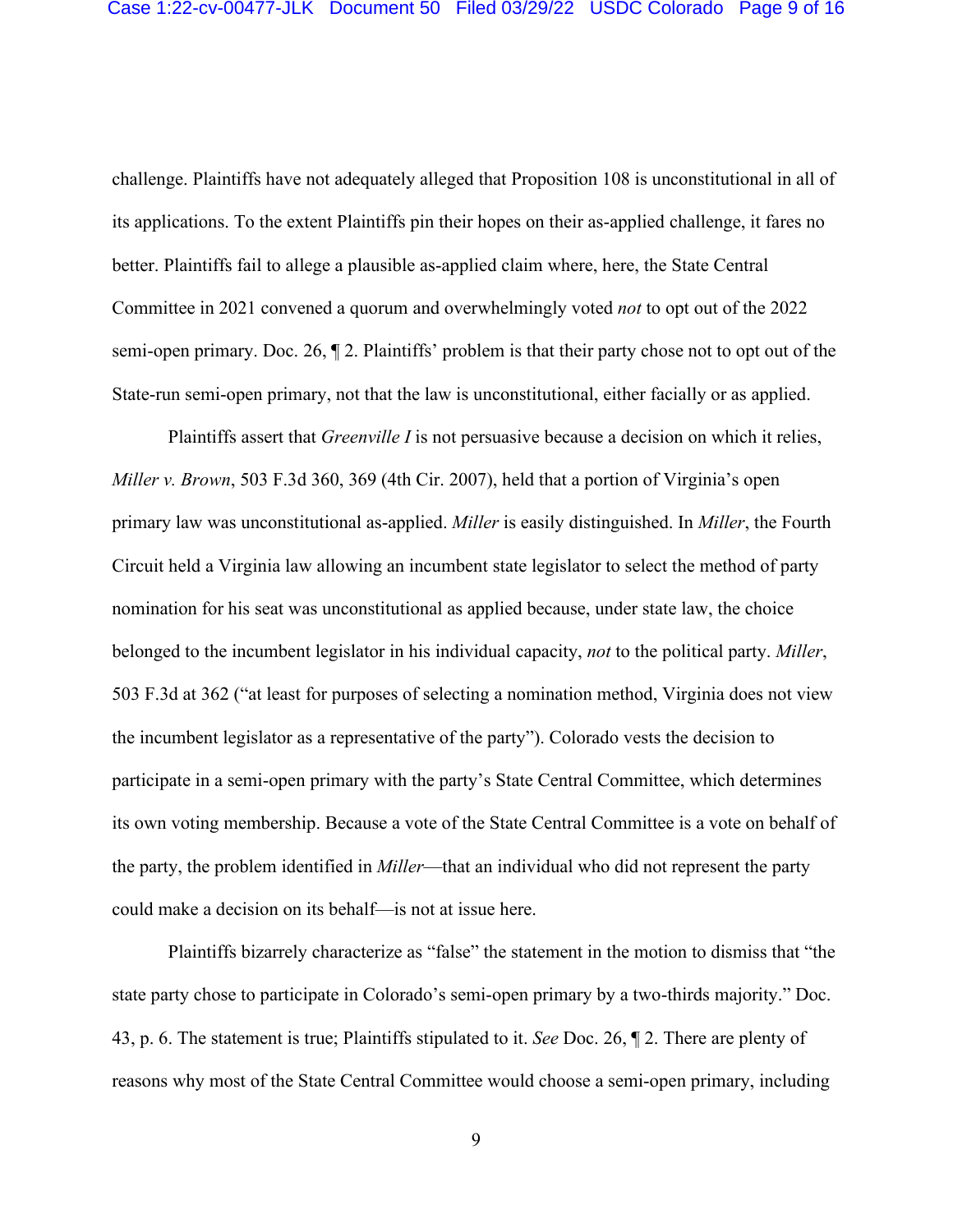the opportunity to connect with unaffiliated voters before the general election. *See* Doc. 32, p. 7. Even if a majority of the State Central Committee prefers a closed primary, this preference does not make Proposition 108 unconstitutional, as discussed above.

# *The difficulties Plaintiffs identify in meeting the three-fourths threshold are attributable to the party, not the State*. Plaintiffs argue that it is nearly impossible to meet the three-fourths threshold to opt out of the semi-open primary. Doc. 43, p. 5. The difficulties Plaintiffs identify belong to the party, not the State. Plaintiffs argue that it is difficult to assemble a quorum at State Central Committee meetings and, accordingly, the three-fourths vote threshold is too high. Doc. 43, p. 5. But the State Central Committee determines how many members it has, which members vote, when and where its meetings are held, and whether attendance at

meetings is mandatory. Doc. 14, p. 11; Doc. 14-1, p. 9. If the State Central Committee leadership and members wanted to opt out of the semi-open primary, they could do so.

The Supreme Court rejected similar arguments in *Munro v. Socialist Workers Party*, 479 U.S. 189, 198 (1986), in which the Socialist Party challenged Washington's requirement that a minor-party candidate for office receive at least 1 percent of all votes cast for that office in the State's primary election to place that candidate's name on the general election ballot. *Id.* at 190. The party argued the law was too burdensome because it is difficult to inspire voters' participation in primaries where turnout is historically lower than in general elections. The Court dismissed this argument, reasoning that "we perceive no more force to this argument than we would with an argument by a losing candidate that his supporters' constitutional rights were infringed by their failure to participate in the election." *Id*. at 198. The Court held that "States are not burdened with a constitutional imperative to reduce voter apathy or to 'handicap' an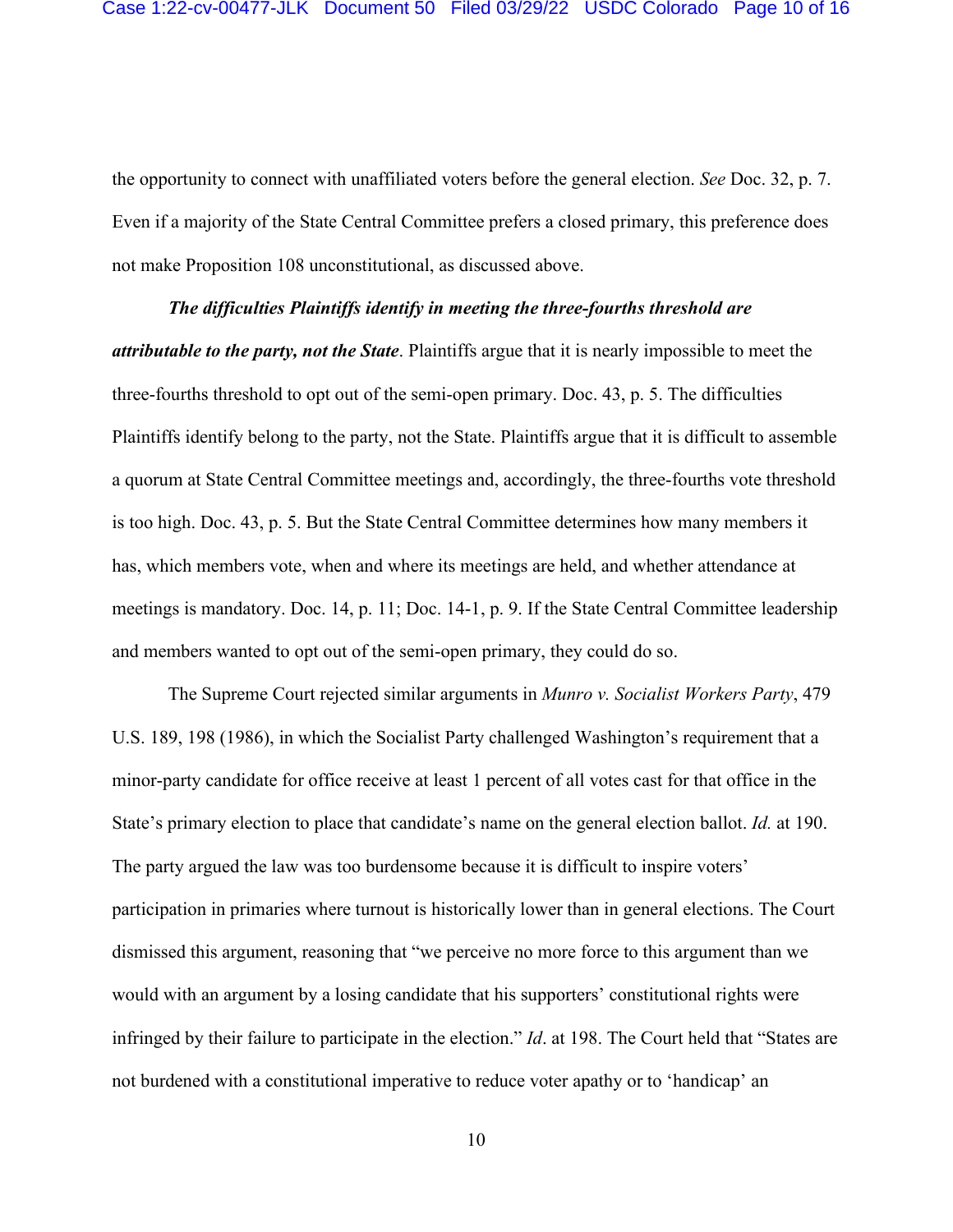unpopular candidate to increase the likelihood that the candidate will gain access to the general election ballot." *Id*. at 198. And the Ninth Circuit applied *Munro* to uphold a similar law, holding "the small number of voters eligible to vote in the Libertarian primary is not an impediment created by the State of California . . . [the Party] may broaden its voter base by increasing its membership. If it is unable to do so because its message is not attractive to a large number of voters, that is not the fault of the State." *Lightfoot v. Eu*, 964 F.2d 865, 870 (9th Cir. 1992).

Plaintiffs' argument here is essentially that they cannot rally the votes among their own party to opt out of the semi-open primary. This Court should dismiss Plaintiffs' argument because it has "no more force . . . than . . . an argument by a losing candidate that his supporters' constitutional rights were infringed by their failure to participate in the election." *Munro*, 479 U.S. at 198. Here, as in *Munro* and *Lightfoot*, the alleged difficulties the State Central Committee encounters in convening a quorum and rallying its members to opt out of the semi-open primary are not State-created barriers. Colorado does not have "constitutional imperative to reduce . . . apathy" among members of the State Central Committee. *Munro*, 479 U.S. at 198. And the fact that two-thirds of the Committee prefers to participate in a semi-open primary, contrary to Plaintiffs' wishes, "is not an impediment created by [Colorado]." *Lightfoot*, 964 F.2d at 870.

Plaintiffs insist, cursorily, that under *Jones* and *Eu*, Proposition 108 is unconstitutional. As explained in the motion to dismiss, however, *Jones* is factually and legally distinguishable, and does not support Plaintiffs' claims. Doc. 27, p. 9. *Eu* is also unavailing because it involved an invalid attempt by California to legislate the terms and requirements for party leadership. *Eu v. San Francisco Cnty. Democratic Cent. Comm.*, 489 U.S. 214, 232 (1989). Proposition 108 is silent as to how party leadership or voting membership is determined. The three-fourths voting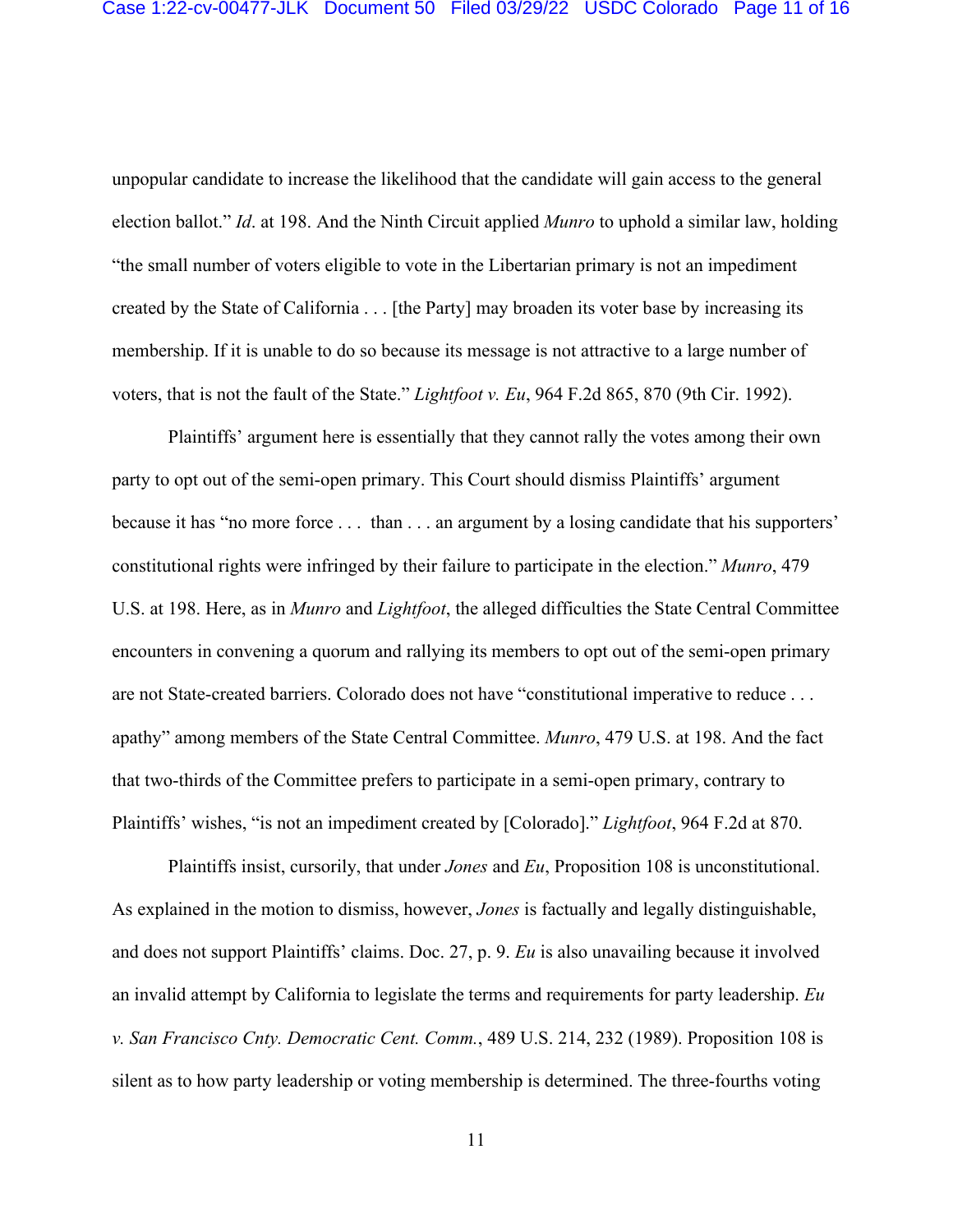requirement does not "limit or abridge any party's ability to disseminate its views, nor does the statute affect how a party conducts its internal organizational affairs." *Greenville I*, 824 F. Supp. 2d at 668 (holding three-fourths requirement accords with *Eu*). Proposition 108 merely specifies how a party may choose to select its candidate for the general election by convention or assembly, and as such, "only indirectly impacts parties by placing requirements on the parties' efforts to utilize the convention method as an alternative to an open primary." *Id*.

*Colorado's important interests in primary elections justify any slight burden on parties' associational rights under Proposition 108.* As set forth in the motion to dismiss and above, any burden on parties' associational rights is not severe, and thus, rational basis review applies. *Clingman v. Beaver*, 544 U.S. 581, 587 (2005) ("[W]hen regulations impose lesser burdens, a State's important regulatory interests will usually be enough to justify reasonable, nondiscriminatory restrictions." (quotations omitted)). Plaintiffs' argument that Proposition 108 imposes significant burdens, and thus strict scrutiny applies, is premised on two incorrect assumptions: that parties have a constitutional right to a closed primary and that the obstacles to assembling a three-fourths vote are State-imposed. Because neither argument is correct, as explained above, the law does not impose severe burdens. *See Kraham v. Lippman*, 478 F.3d 502, 506 (2d Cir. 2007) (Sotomayor, J.) ("Statutes analyzed under strict scrutiny typically involve restrictions on the internal workings of political parties, as well as restrictions on voters' access to the polls, and candidates' access to the ballot." (cleaned up)).

As set forth in the motion to dismiss, Colorado's important public interests justify the reasonable, non-discriminatory restrictions imposed by its semi-open primary system. *See Utah Republican Party*, 892 F.3d at 1077. Specifically, its interests in protecting and preserving the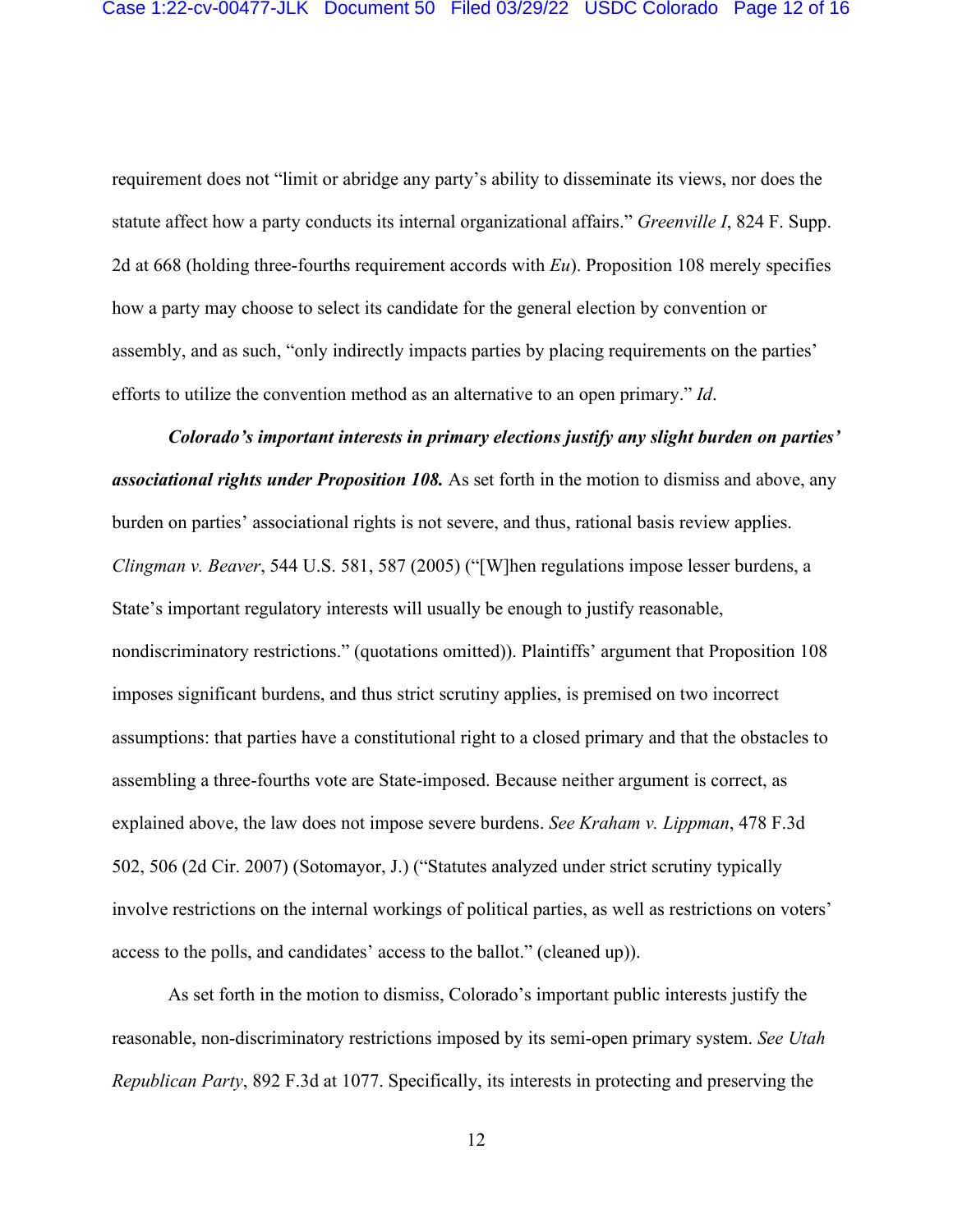integrity of the nominating process, promoting fairness, allowing parties to increase voter participation, and ensuring administrative efficiency support its semi-open primary system. Doc. 27, pp. 11-12. Critically, by setting the opt-out level at three-quarters of a political party's state central committee, Colorado ensures that a party must have a deliberate commitment to opting out of allowing unaffiliated voters to participate. If the level were lower, the opportunity for unaffiliated voters to participate would vacillate more regularly, creating undue voter confusion.

### **B. Plaintiffs fail to allege a plausible First Amendment free speech violation.**

Plaintiffs respond to the Secretary's argument that Plaintiffs have not pled a violation of their free speech rights by again claiming, confoundingly, that Colorado's assertion that "the Colorado Republican Party has elected to open its primary to unaffiliated votes" is "false." Doc. 43, p. 10. As explained above, this assertion is true. Plaintiffs have stipulated to it. Plaintiffs' disagreement with the results of the State Central Committee's vote does not—and cannot change the outcome of that vote. That's not how elections work. For the reasons set forth in the motion to dismiss, Plaintiffs fail to allege violation of their free speech rights.

### **C. Plaintiffs fail to state a plausible equal protection claim.**

The Secretary's motion to dismiss established that Plaintiffs fail to state an equal protection claim, pointing out multiple independent defects in Plaintiffs' claims. Doc. 27, pp. 13- 15. Plaintiffs' attempt to rebut the Secretary's motion fails as a matter law, requiring dismissal.

At the outset, Plaintiffs rely on a vote dilution case, *Reynolds v. Sims*, 377 U.S. 533 (1964), to prop up their claim that unaffiliated voters participating in the Republican primary will violate their equal protection rights. Doc. 43, p. 11. But Plaintiffs' argument incorrectly assumes that the constitutionally protected right to vote discussed in *Reynolds* extends to guarantee

13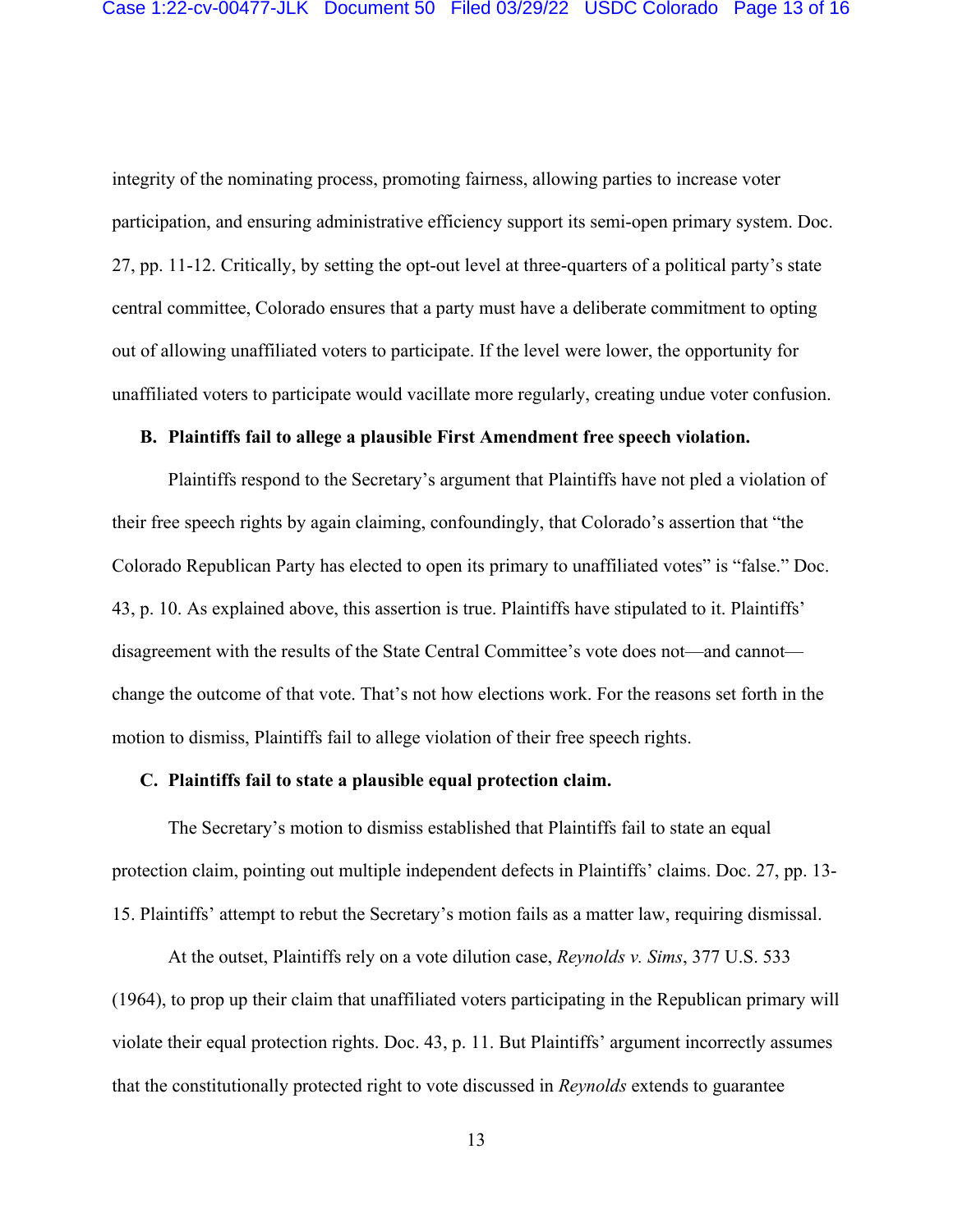Plaintiffs the right to vote in a closed Republican *primary*. It doesn't. While some states are shifting from caucus to primary systems, many states continue to use caucus systems that do not afford party members *any* ability to vote in a primary. Those states are not violating party members' rights any more than Colorado is. And as already discussed, nothing in federal law *requires* Colorado to expend taxpayer dollars to fund a closed Republican or Democratic primary. If a major party declines to utilize Colorado's semi-open primary, the State may lawfully mandate that the party instead nominate its candidates via assemblies or conventions that do not require taxpayer expense. *See White*, 415 U.S. at 781 (states may "insist that intraparty competition be settled before the general election by primary election *or* party convention." (emphasis added)).

Next, Plaintiffs take issue with the Secretary's reliance on *White*, 415 U.S. 767, stating it presents a "distinctly different context" because it dealt with "minimal requirements" for ballot qualification. Doc. 43, p. 11. That slices *White* too thinly. The core equal protection holding from *White* is clear: states may require major parties to nominate via one method while permitting minor parties to use another. 415 U.S. at 782. "The procedures are different, but the Equal Protection Clause does not necessarily forbid the one in preference to the other." *Id.*

Plaintiffs also assert that the differences between major and minor political parties mentioned by Colorado are not "relevant" for equal protection purposes. Doc. 43, pp. 11-12. Again, this ignores *White*'s clear holding. *See* 415 U.S. at 782 n.13 (recognizing the "obvious differences" between major and minor political parties and explaining that "[s]ometimes the grossest discrimination can lie in treating things that are different as though they were exactly alike"). In addition, besides the obvious and significant taxpayer costs of administering a major

14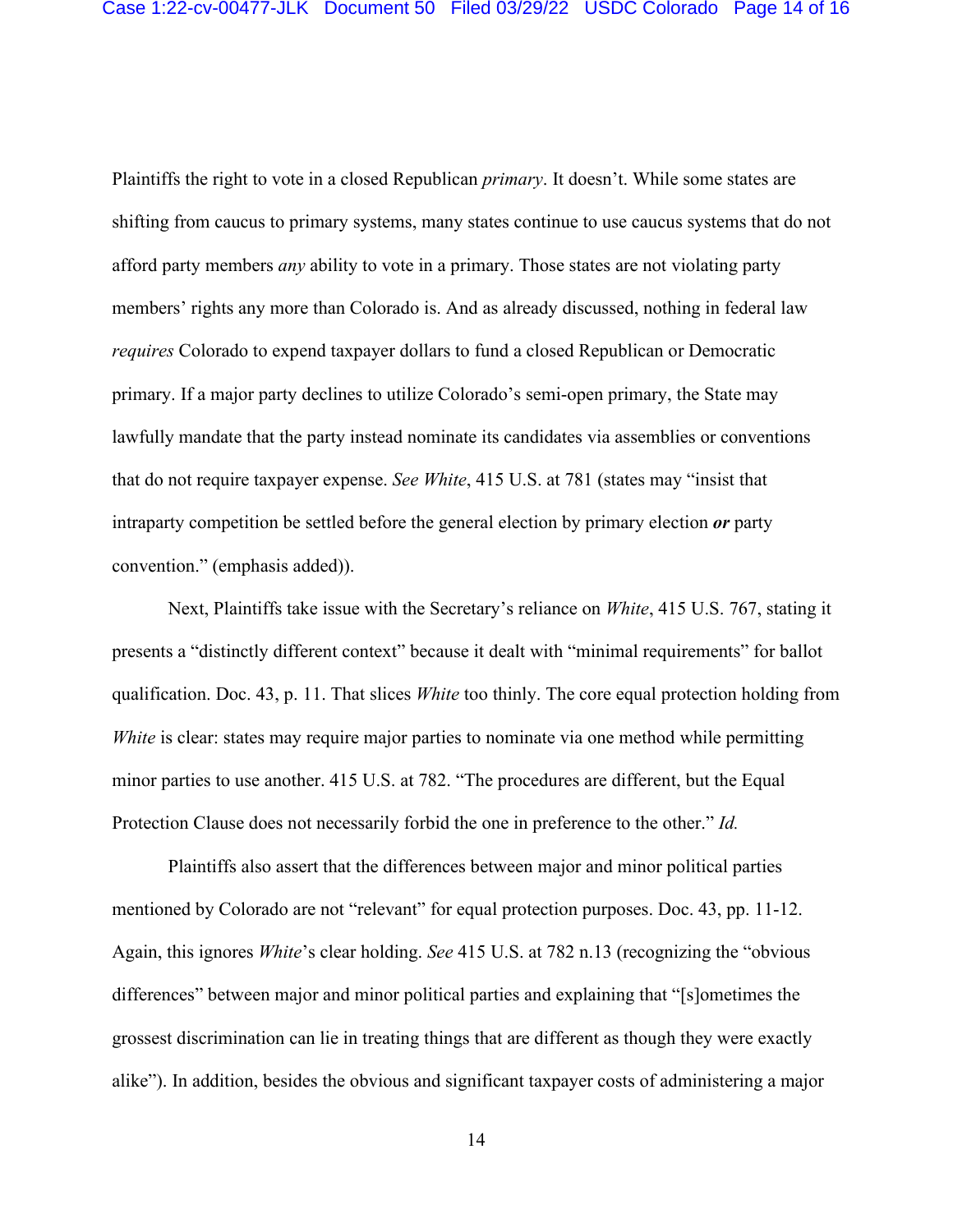party's primary, Doc. 14-1, ¶ 8, the Secretary has already explained the many differences between major and minor parties that could lead Colorado to rationally decide that major parties should be treated differently from minor parties for purposes of holding a primary. *See* Doc. 27, p. 15; *see also* Doc. 14-1, ¶ 15 (summarizing "significant differences," including "substantially smaller" number of ballots in minor party primary); *id.*  $\parallel$  16 (describing major party benefits that are "unavailable to minor political parties"); *id.* ¶ 17 (explaining minor party primaries are "relatively rare" compared to major party primaries). Plaintiffs fail to meaningfully grapple with these stark differences other than asserting, without support, that they are "not relevant."

Last, Plaintiffs argue that strict scrutiny should apply to their equal protection claims. Doc. 43, p. 12. Yet Plaintiffs cite no decision where a court applied strict scrutiny when evaluating a state's differential treatment of major and minor parties. By contrast, the Secretary has pointed to multiple decisions where courts applied mere rational basis review—a bar Colorado easily passes. *See, e.g., Bd. of Election Comm'rs of Chicago v. Libertarian Party of Ill*., 591 F.2d 22, 25 (7th Cir. 1979); *Greenville I*, 824 F. Supp. 2d at 669. Plaintiffs' equal protection claims fail as a matter of law.

### **CONCLUSION**

Plaintiffs' complaint should be dismissed under Fed. R. Civ. P.  $12(b)(1)$  and  $12(b)(6)$ .

Dated: March 29, 2022 PHILIP J. WEISER Attorney General

s*/ Emily Buckley*

*Grant T. Sullivan*, Assistant Solicitor General *Emily Buckley,* Assistant Attorney General 1300 Broadway, Denver, CO 80203 Telephone: (720) 508-6349 / 6403 Email: grant.sullivan@coag.gov; emily.buckley@coag.gov *Attorneys for Defendant*